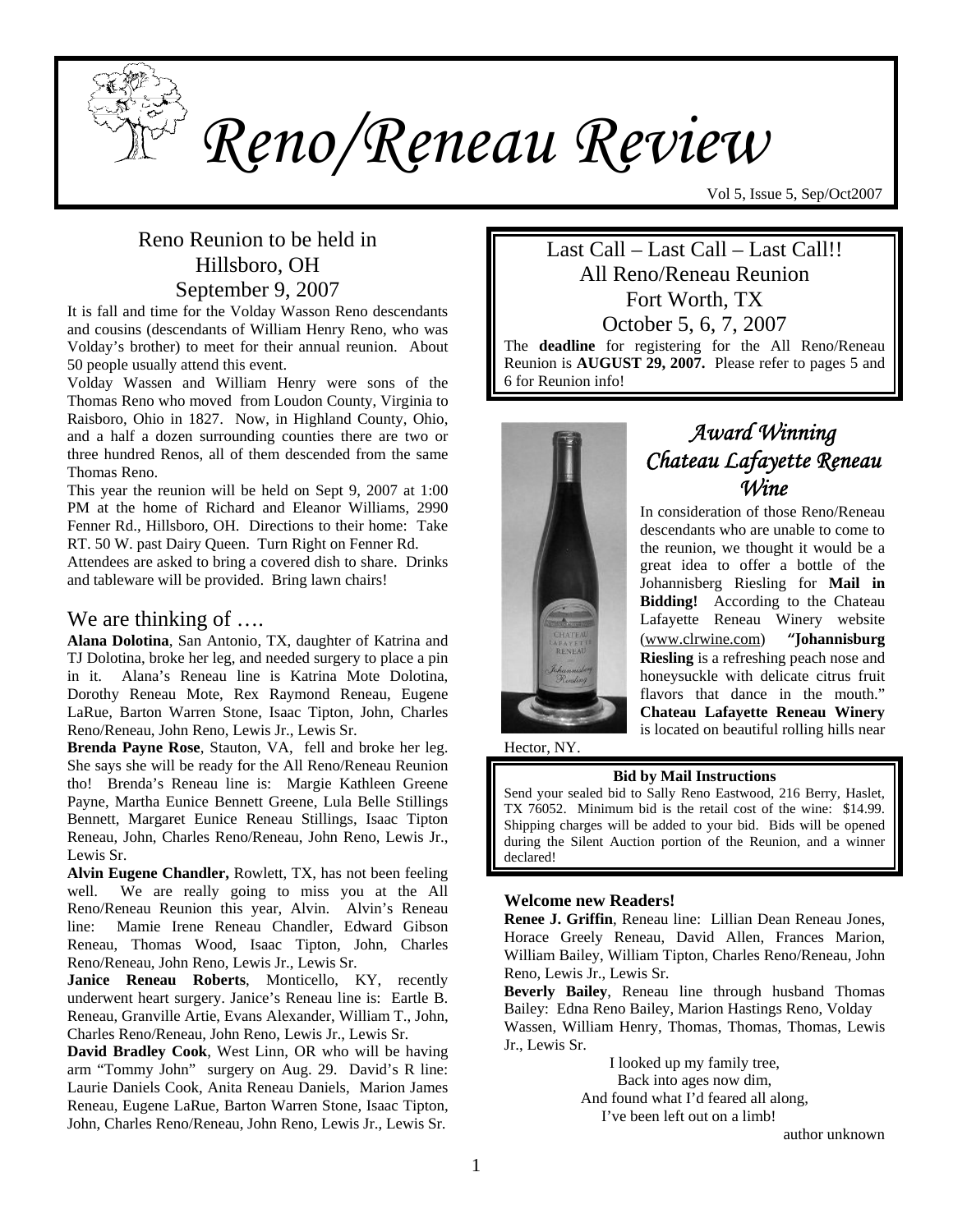# Welcome Little Ones!

family.



Ava Reneau Gray

**Caleb Lawrence Garvey** was born at El Camino Hospital in Mountain View, CA on July 17, 2007, weighing 7 lbs. 3 oz. He came into this world with a nice full head of hair! Proud parents are Jason and Katy Garvey. Caleb's Reneau line is through his mother, Katy Lynn Bauer Garvey: Lyn Brandle Bauer Pasqua, Edward Lee Brandle, Gladys Sarah Reneau



**Ava Reneau Gray** was born April 25, 2007 in Richmond VA to **John and Amy Gray**. Here she is at 10 weeks old. Ava's extended family live in Bowling Green KY. Her lineage is Amy Whitley Gray, Neva Alexander Whitley, Margaret Reneau Alexander, Isaac Smith Reneau, Joseph Wickliffe, Isaac Tipton, John, Charles Reno/Reneau, John Reno, Lewis Jr., Lewis Sr. Grandmother, Neva, is proud to have a new Reneau join the

Caleb Lawrence Garvey | will be visiting with her soon! with Mom and Dad, Jason and Katy Garvey

Brandle, Eugene LaRue Reneau, Barton Warren Stone, Isaac Tipton, John, Charles Reno/Reneeau, John Reno, Lewis Jr., Lewis Sr.

## *Cousins Amy and Caleb*

How are **Amy Reneau Gray** and **Caleb Lawrence Garvey** related? I always ask myself that when I receive news of two little ones! We look back in their Reno/Reneau line to their common ancestor, which happens to be **Isaac Tipton Reneau**. Amy counts back six generations to Isaac; Caleb goes back seven generations to Isaac. Since there is one more generation for Caleb to reach Isaac Tipton Reneau than it is for Ava, they are cousins "once removed." Then you look at the number of generations from Isaac Tipton, and subtract one (since the children of Isaac Tipton Reneau are brothers and sisters—not cousins, the next generation is  $1<sup>st</sup>$ cousins, the next generation are  $2<sup>nd</sup>$  cousins, etc...) and you find out that Caleb and Ava are 5<sup>th</sup> cousins once removed!

That is as simple and as complicated as it gets!

Anita Reneau Daniels –who is:

3<sup>rd</sup> Cousin 2 times removed to Ava

1<sup>st</sup> Cousin 3 times removed to Caleb

(My line is Marion James Reneau, Eugene LaRue, Barton Warren Stone, Isaac Tipton, John, Charles Reno/Reneau, John Reno, Lewis Jr., Lewis Sr.,)

# Beautiful Wedding…

**David Lynn Damewood** and **Kimberly Lee Womack** were

married on July 7, 2007 in a beautiful garden wedding at the Confederate Memorial Hall (Historic Bleak house) in Knoxville, TN. David is the son of Bill and Sue Damewood, and Kimberly is the daughter of Cheryl Womack and Sydney and Gail Womack. The couple celebrated



their honeymoon on a

*Mr. &Mrs. DavidDamewood*

wonderful cruise. David's Reneau lineage is through his mother, Sue Reneau Damewood: John Clyde Reneau, Samuel Harris, James H. Hezekiah, John David Reno, John, Lewis Jr., Lewis Sr. Congratulations David and Kim!

#### Reneau Search

It is always great to hear of good news as a result of a letter sent to various Reneau descendants looking for kin. Such was a letter was forwarded to me by Max Reneau of Warrensburg, MO. The letter is from **Linda Reno-Harbin**  who is helping her father, **Bobby Reno**, look for his father, Hershel Reneau. We were able to find an obituary for Hershel's Aunt Mildred Reneau Hendrix, which certainly has some leads to finding members of Hershel's family. Additionally, Linda heard from a niece of Hershel's, Linda White, who lives only 2 1/2 hours away from them, and they

Bobby's Reno heritage is Hershel Reneau, Herbert Edward, George Riley, James Wesley, James Butler, John Harris Reno, William Lewis, John, Lewis Jr., Lewis Sr.

An interesting note is how the spelling of Bobby's name changed from Reneau to Reno: When Bobby started school, his teacher thought the correct spelling was Reno. Little did she know that she was changing the spelling of the name back to when our common ancestor Louis Reynaud's name became anglicized into Reno back in the 1700's.

#### Thanks… for making *The Reno/Reneau Review* possible through your contributions!

**Al & Dorothy Mote, San Antonio, TX**. Dorothy's Reneau line is shown on page 4. **Beverly Thompson Bailey, Xenia**, **OH**, whose Reno line is through her husband Tom W. Bailey whose lineage is on page 4. **Randall and Florence Campbell**, **Brecksville, OH**, Randall's Reneau line: Marvin Emmett Campbell, Laura Alice Reneau Campbell, Barton Warren Stone Reneau, Isaac Tipton, John, Charles Reno/Reneau, John Reno, Lewis Jr., Lewis Sr. **Alvin & Linda Chandler**, **Rowlett, TX**. Alvin's Reneau line is shown on page 1. **Donald & Mary Reno, South Riding, VA**. Don's Reno line is: John Sherman Reno, Harry, Elias, William, William, Benjamin, John, Lewis Jr., Lewis Sr. **Wayne & Mary Bauman, Tigard, OR.** Wayne's Reneau line is Esther Reneau Bauman, Eugene LaRue, Barton Warren Stone, Isaac Tipton, John, Charles Reno/Reneau, John Reno, Lewis Jr., Lewis Sr.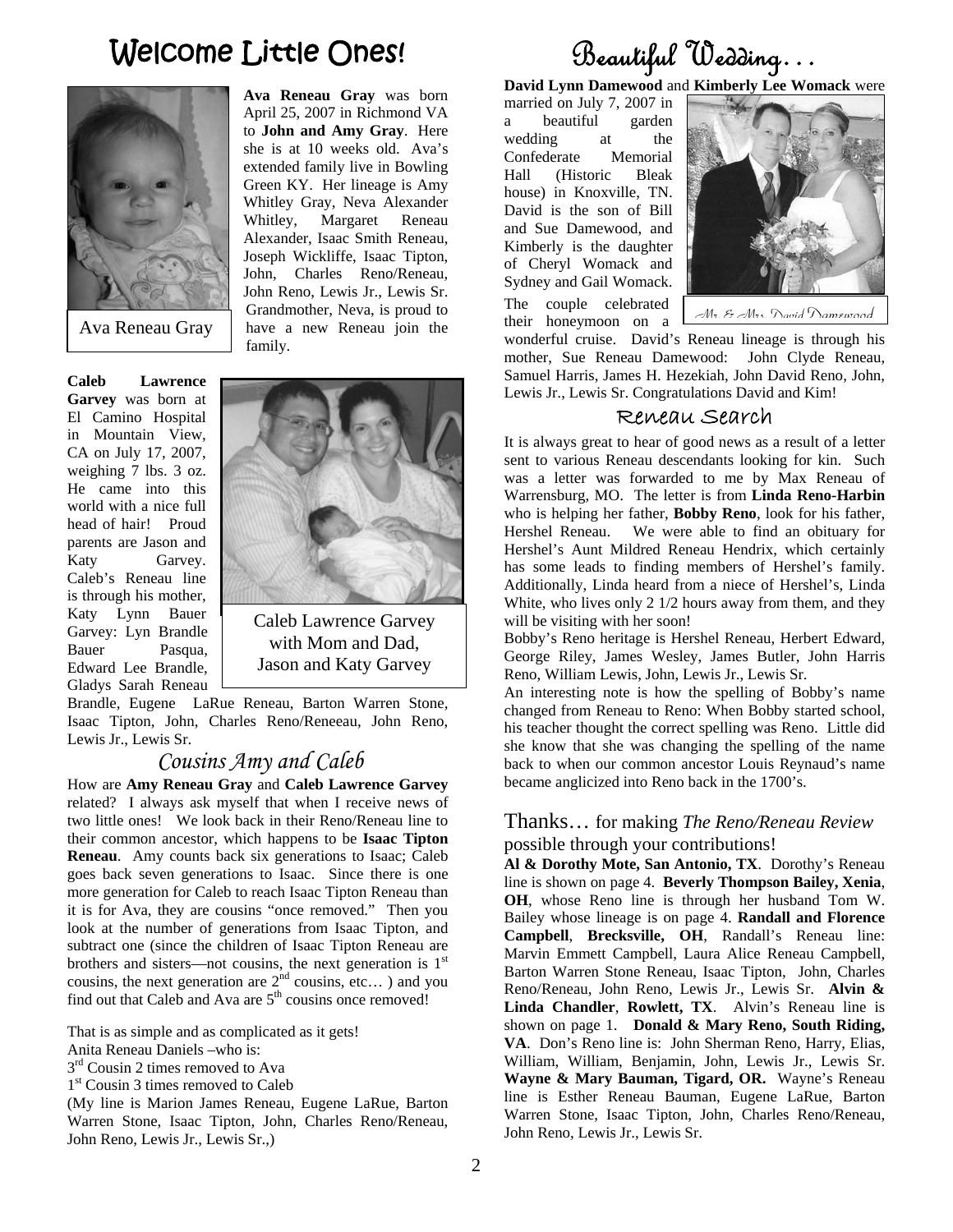*Christina Jean Gonzalez May 8, 2004 – August 6, 2007* 



*Christina Jean Gonzalez 2007* 

The Gonzalez, Lambert, and Mote family suffered the unexpected earthly loss of their beloved daughter-

granddaughter-great granddaughter on August 6, 2007. Christina was born to Amber and Vic Gonzales on May 8, 2004.

Christina left behind her parents, Victor and Amber

Gonzalez; her little sister Victoria Gonzalez; her grandparents, Jannetta Lambert, Teresa Casillas, and Victor Gonzalez; her great grandparents, Al and Dorothy Mote and Guadalupe Rodriguez. This charming little girl also left many friends and an extended family of cousins.

When Amber went back to work, her younger sister, Kathryn cared for Christina. Aunt Kathryn felt especially blessed to take charge of her darling niece for the first three months. Then, it was greatgrandparents, Al and Dorothy Mote who were able to give Christina loving care for the next two years when Mommy and Daddy were at work.

Christina was a proud sister to little Victoria, especially when she was allowed (with help!) to hold the baby.

Later Amber was able to stay at home to be with her daughters. Still, that special place for Christina to visit was always to go see MeeMaw and PawPaw (Dorothy and Al!!) There were visits to the library, and playtime outside. Christina loved exploring in the yard, with MeeMaw and PawPaw not far behind! When Al and Dorothy went on trips, there were always postcards to find to send to Christina. The best part, though, was when MeeMaw and PawPaw returned home!

A service was held on August 11, 2007 at the Mission Park Funeral Chapel North. A Rosary was recited the evening of August 10. Interment was in Retama Cemetery.

Christina's Reneau lineage is: Amber Dixon Gonzalez, Jannetta Mote Dixon Lambert, Dorothy Reneau Mote, Rex Raymond Reneau, Eugene LaRue, Barton Warren Stone, Isaac Tipton, John, Charles Reno/Reneau, John Reno, Lewis Jr., Lewis Sr.

You may leave a message to Christina's family at Missionparks.com. Just go to the website, enter and you will find obituaries on the far right side. Go to Gonzalez Christina Jean and leave a note for the family. It will be deeply appreciated.

The family will miss Christina more that can be expressed in words. Our love and prayers reach out to her family.



# Our Condolences…



to the family of Vila "Vi" Miriam llis Brandle who passed away on August 11, 2007 in Salem, Oregon of congestive heart failure, at the age of 78. Vi was born in Amistad, NM on January 3, 1929 to Vert and Mary Ellen Ellis. She moved to Salem after marrying her sweetheart, Edward Lee Brandle. They were married for 53 years when Ed Vi Brandle passed away on Nov. 1, 1999.

( I would like at this point to share the story of how Ed and Vi met, which Vi shared with me during a telephone conversation in September of 2003. I am so thankful I wrote it down! Anita Daniels):

"Well, my folks and Gladys and Albert Brandle were best friends, and we grew up near one another when the Brandles lived in New Mexico. We all lived on one acre homesteads, and there were 5 girls to play with and Ed. When Gladys, Albert and Ed moved to Oregon, they found work near Salem. Albert first worked at a dairy, and Gladys worked at the meat packing plant, Valley Packing. All this time Gladys and MaryEllen kept up correspondence. Ed later went in the Navy, and after he got out he came back to Salem and bought a car. (Gladys and Albert did not have a car at the time.) They hopped in the car and took a drive to Amistad to surprise Vert and MaryEllen. And it was love at



first sight for us! I was in my last year of high school, and my folks wanted me to wait, but I convinced them this was what I wanted to do. I never had a regret and life with Ed was great. Ed had joked to his friends that he had told his buddies on the ship that when he was young he played with a girl whose face was as round as a tomato, and then he said when he found her again, he was going to marry her!" The photo on the left is of Ed and Vi

on their Wedding Day, April 13, 1946

Vi worked throughout Salem as a demonstrator, always had a smile and never without a friend. Both she and Ed were active in the Elks Club. They are both remembered fondly, and with a smile, as the couple were a joy to be with!

Vi leaves behind her children, daughters, Eddy (Jerry) and Lyn (Craig), and son, Ken; grandchildren, Stacey Brandle and Katy Garvey, Craig Field, and Josh Bauer; greatgrandchildren, Chance Field, Isaac Bauer, and Caleb Garvey; sisters, Dean Connell and Karla Thrush; and aunts, uncles, nieces, and many friends. Two grandsons are in heaven with Ed and her: Kellee John Bauer and Kyle Edward Brandle.

Funeral Services were at 10 a.m. Wednesday, August 15 at City View Funeral Home. In lieu of flowers, donations may be made to Willamette Valley Hospice.

Vi's Reneau heritage is through her husband Edward Lee Brandle: Gladys Reneau Brandle, Eugene LaRue Reneau, Barton Warren Stone, Isaac Tipton, John, Charles Reno/Reneau, John Reno, Lewis Jr., Lewis Sr.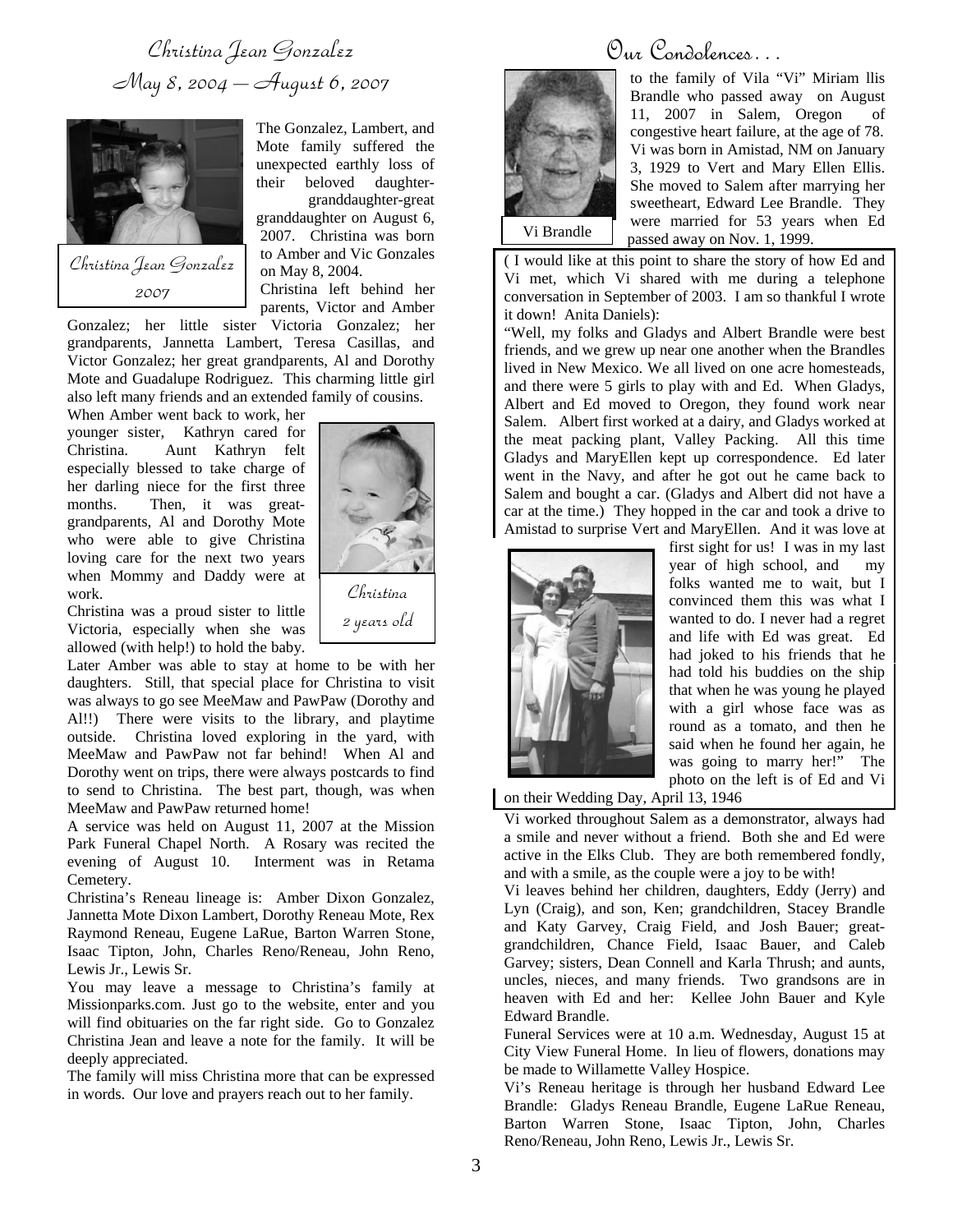# Our Sympathy…

**Thomas W. Bailey** passed away at age 70 on June 1, 2007 at his home in Xenia, OH. He was born in Xenia on Feb. 28, 1937, the son of Theodore and Edna Louise (Reno) Bailey.

He was preceded in death by his parents and 2 grandsons, Stephan and Branden.

Thomas is survived by his wife, Beverly Thompson Bailey, whom he married June 7, 1973; three step-children: Sarah Brown of Florida; James and Daniels Waggoner, both of Xenia; uncle: James Reno; four grandchildren: Brianna, Samantha, Daniels and Aden; and nieces and nephews.

Tom was a truck driver. He served his country in the US Army receiving the distinction of sharpshooter. He was a member of the AMVets#14 and the American Legion.

Thomas requested there be no funeral service and his body was cremated. In lieu of flowers, contributions may be made in his memory to Hospice of Dayton.

Thomas and his wife Beverly were married six days short of 34 years. Three weeks before Tom died, he presented the following poem to Beverly:

#### TO MY LOVE BEV

When I am gone, just release me, Let me go -- so I can move into my afterglow, You mustn't tie me down with your tears, Let's be happy that we had so many years; I gave all my love, you can only guess -- how much you gave me in Love and happiness, I thank you for the Love you have shown -- but now its time I traveled on alone. So grieve for me awhile, if grieve you must -- then Let your grief be comforted with trust. It's only for a while that we must part --- So bless the memories within your heart. AND THEN, when you must come this way alone- I'll greet you with a smile and Welcome home-

 MY LOVE, TOM

Tom's Reno lineage is: Edna Reno Bailey, Marion Hastings Reno, Volday Wassen, William Henry, Thomas, Thomas, Thomas, Lewis Jr., Lewis Sr.

# *Our love and prayers…*

reach out to the family of **Timothy Anderson**, age 22, who was killed in an accident on May 8, 2007. Tim was riding his bicycle when he was struck by an automobile going about 45 mph.

Timothy was the step-grandson of Fred and Louise Wisener of Hot Springs, AR. He had been in their family since he was 6 years old when their daughter, Julie, married Tim's father Gary Anderson. We send our sympathy to the family. Louise Wisener and daughter, Julie Wisener Anderson, are Reneau descendants through the Jonathan Mulkey Reneau line.

### We Remember…

A memorial service to celebrate the life of **Mary Dean Reneau Johnson** was held on Tuesday, July 17, 2007 at the

Cook-Walden/Forest Oaks Funeral Home in Austin, Texas. Mary, formerly of Midland, passed away on July 4, 2007, in Sacramento, CA. She had been living with her daughter and sonin-law, Elaine and Hans Dettmar, the last few years.

Mary Dean, as she was lovingly called by her friends and family, was born January 14, 1910 in Munday, TX to William E. and Cora Ellen Speck Reneau. She attended and graduated as valedictorian from Electra High School in 1927 and went on to



Mary Dean Reneau Johnson October 2003 San Antonio, TX All Reneau Family Reunion

graduate cum laude from Baylor University. She pursued a career as a teacher and many say she "was born, lived and died as a teacher."

Mary Dean married Edwin T. Johnson of Eldorado, TX on July 19, 1934 in Electra. Eddy's employment as a Texaco pipe liner took the couple to many parts of the world. They lived their first thirteen years of marriage in Cut Bank, MT where they raised their three children: Elaine, Tom, and Dean. In 1948, the family moved to Venezuela for two



Mary and Edwin Guadalajara, Mexico Christmas 1976

years before returning to Midland in 1950.

In 1958, the couple moved to Sumatra, Indonesia where Eddy finished forty-two years with Texaco. The couple retired in Guadalajara, MX and then to Onion Creek Country Club in Austin. Four of their five grandchildren attended the University of Texas and were frequent visitors in their home.

Mary Dean Johnson is survived by her three children: Elaine Dettmar (husband, Hans P.) of Sacramento; Tom E. Johnson (wife, Jeanie) of Midland; and

Dean R. Johnson (wife, Jeanie) of Midland; and Dean R. Johnson (wife, Kari) of San Francisco. She is also survived by her five grandchildren: Hans P. Dettmar, Jr. (Marianne) of Annandale, VA; Hollen Wheeler (Geoff) of Midland; Hilary Barnett of Midland; Heather Watts (Nicholas of York, England; and Tome H Johnson of Los Angeles. Reagan Wheeler and Lily Barnett (both of Midland) are her surviving great-grandchildren. Mary Dean is also survived by her sister, Lou Matson (husband, Don) of Midland and their two children, Dean and Ellen of Austin.

Mary Dean Reneau Johnson's Reneau lineage is: William Elbert Reneau, John Mulkey, Isaac Tipton, John, Charles Reno/Reneau, John Reno, Lewis Jr., Lewis Sr.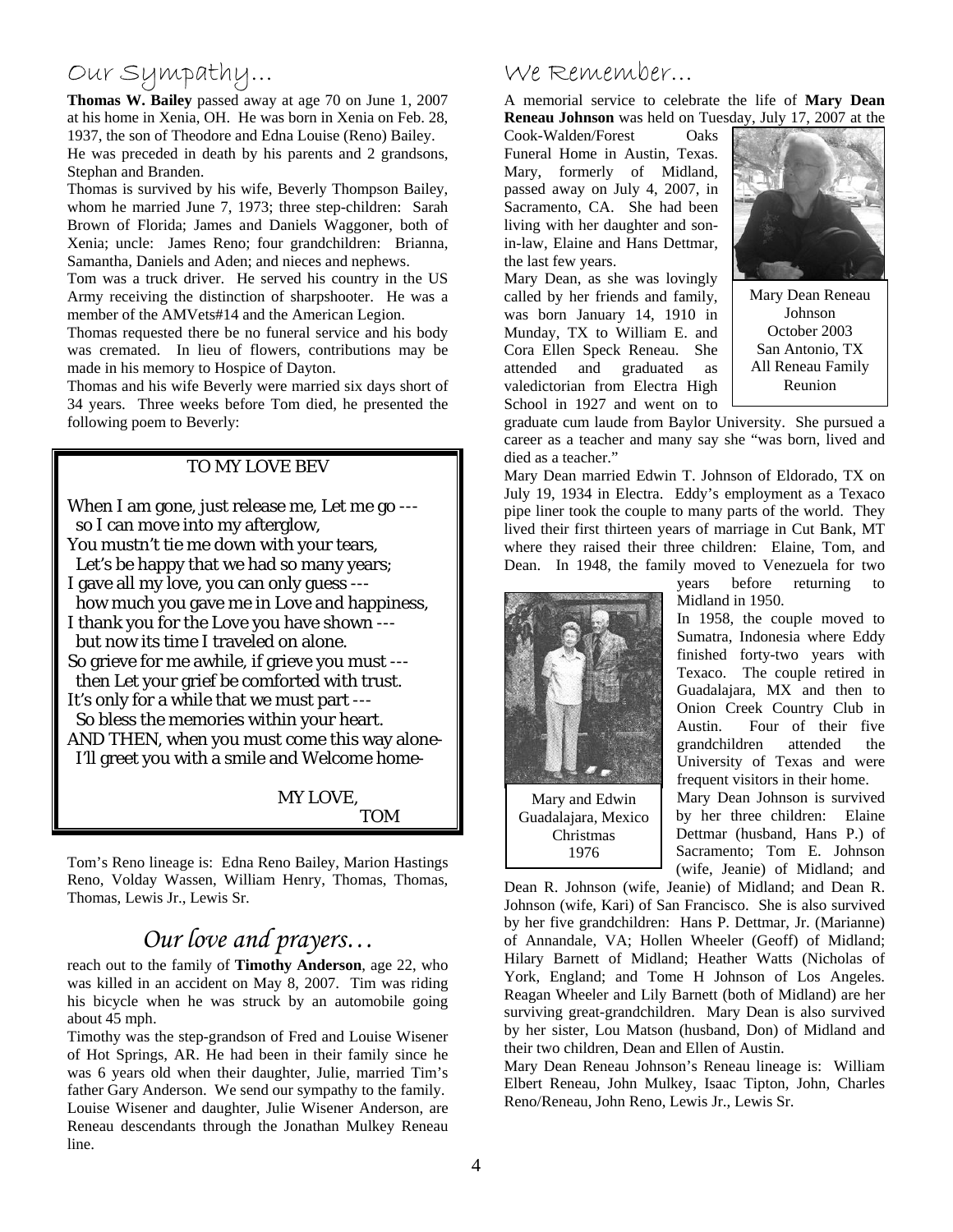#### **MENU FOR BUFFET LUNCH**

*Taste of Fort Worth Buffet* 

|                                                                     | <b>Laste of Fort worth Buffet</b><br>Creamy Coleslaw, Mustard Potato Salad, Fresh Garden Salad with Assorted Dressings,<br>Chicken Fried Steak, Chicken Dijon, Roasted Buttered Corn, Mashed Potatoes and Country Gravy,                                                                                                                                                                |                                                                                                                                                 |                                                                                           |  |
|---------------------------------------------------------------------|-----------------------------------------------------------------------------------------------------------------------------------------------------------------------------------------------------------------------------------------------------------------------------------------------------------------------------------------------------------------------------------------|-------------------------------------------------------------------------------------------------------------------------------------------------|-------------------------------------------------------------------------------------------|--|
|                                                                     | Buttermilk Biscuits and Southern Style Cornbread<br>Peach Cobbler,<br>Iced Tea and Coffee                                                                                                                                                                                                                                                                                               |                                                                                                                                                 |                                                                                           |  |
|                                                                     | Luncheon Reservation for Saturday, Oct 6, 2007                                                                                                                                                                                                                                                                                                                                          |                                                                                                                                                 |                                                                                           |  |
|                                                                     | Radisson Hotel, Fort Worth, North                                                                                                                                                                                                                                                                                                                                                       |                                                                                                                                                 |                                                                                           |  |
|                                                                     | Name______________________ Address__________________________ City_________________ ST____ZIP_______                                                                                                                                                                                                                                                                                     |                                                                                                                                                 |                                                                                           |  |
|                                                                     |                                                                                                                                                                                                                                                                                                                                                                                         |                                                                                                                                                 |                                                                                           |  |
|                                                                     | # of Children (ages - 6 to 12 ) at \$13.00 per person___ X \$13.00 = ____________                                                                                                                                                                                                                                                                                                       |                                                                                                                                                 |                                                                                           |  |
|                                                                     |                                                                                                                                                                                                                                                                                                                                                                                         | Total enclosed: _______________                                                                                                                 |                                                                                           |  |
| Please complete for your luncheon nametag:                          |                                                                                                                                                                                                                                                                                                                                                                                         |                                                                                                                                                 |                                                                                           |  |
|                                                                     |                                                                                                                                                                                                                                                                                                                                                                                         | Name of Spouse attending                                                                                                                        |                                                                                           |  |
|                                                                     | Reno/Reneau lineage (complete as much as you know)                                                                                                                                                                                                                                                                                                                                      | Name of Children attending                                                                                                                      |                                                                                           |  |
|                                                                     |                                                                                                                                                                                                                                                                                                                                                                                         |                                                                                                                                                 | the control of the control of the control of the control of the control of the control of |  |
|                                                                     |                                                                                                                                                                                                                                                                                                                                                                                         |                                                                                                                                                 | the control of the control of the control of the control of the control of the control of |  |
|                                                                     |                                                                                                                                                                                                                                                                                                                                                                                         |                                                                                                                                                 |                                                                                           |  |
| Mail to: Sally Reno Eastwood<br>216 Berry Drive<br>Haslet, TX 76052 |                                                                                                                                                                                                                                                                                                                                                                                         | Reservation and money due by: August 29, 2007<br>Make check payable to Sally Reno Eastwood/Reno Reunion<br>Note on check "Luncheon Reservation" |                                                                                           |  |
|                                                                     | <b>Raddison Fort Worth North</b><br>2540 Meacham Blvd<br>Fort Worth, TX 79106                                                                                                                                                                                                                                                                                                           |                                                                                                                                                 |                                                                                           |  |
|                                                                     | Call the hotel directly at their toll free number: 1.800.333.3333 to make reservations<br>A special block of rooms have been set aside for Reunion Attendees<br>Ask for the Reno/Reneau Reunion Group of Rooms<br>Room Rate is 109.00 per night.<br>The Block of Rooms is available October 5, 6, and 7, 2007<br>Reservations must be made by August 29, 2007 to get this special rate. |                                                                                                                                                 |                                                                                           |  |
|                                                                     | RAFFLE TICKETS: Reno/Reneau Family in America 1600–1930 March 2007edition                                                                                                                                                                                                                                                                                                               |                                                                                                                                                 |                                                                                           |  |
|                                                                     | NEED NOT BE PRESENT TO WIN Tickets cost \$1.00 ea or six for \$5.00                                                                                                                                                                                                                                                                                                                     |                                                                                                                                                 |                                                                                           |  |
|                                                                     | PURCHASE AT REUNION OR BY MAIL Drawing to be held at business meeting on Oct 6, 2007                                                                                                                                                                                                                                                                                                    |                                                                                                                                                 |                                                                                           |  |
|                                                                     | To purchase tickets by mail, send check payable to Sally Reno Eastwood/Reno Reunion, 216 Berry Drive, Haslet, TX 76052<br>Note on check: "Raffle"                                                                                                                                                                                                                                       |                                                                                                                                                 |                                                                                           |  |
|                                                                     |                                                                                                                                                                                                                                                                                                                                                                                         |                                                                                                                                                 |                                                                                           |  |
|                                                                     |                                                                                                                                                                                                                                                                                                                                                                                         |                                                                                                                                                 |                                                                                           |  |
|                                                                     |                                                                                                                                                                                                                                                                                                                                                                                         |                                                                                                                                                 |                                                                                           |  |